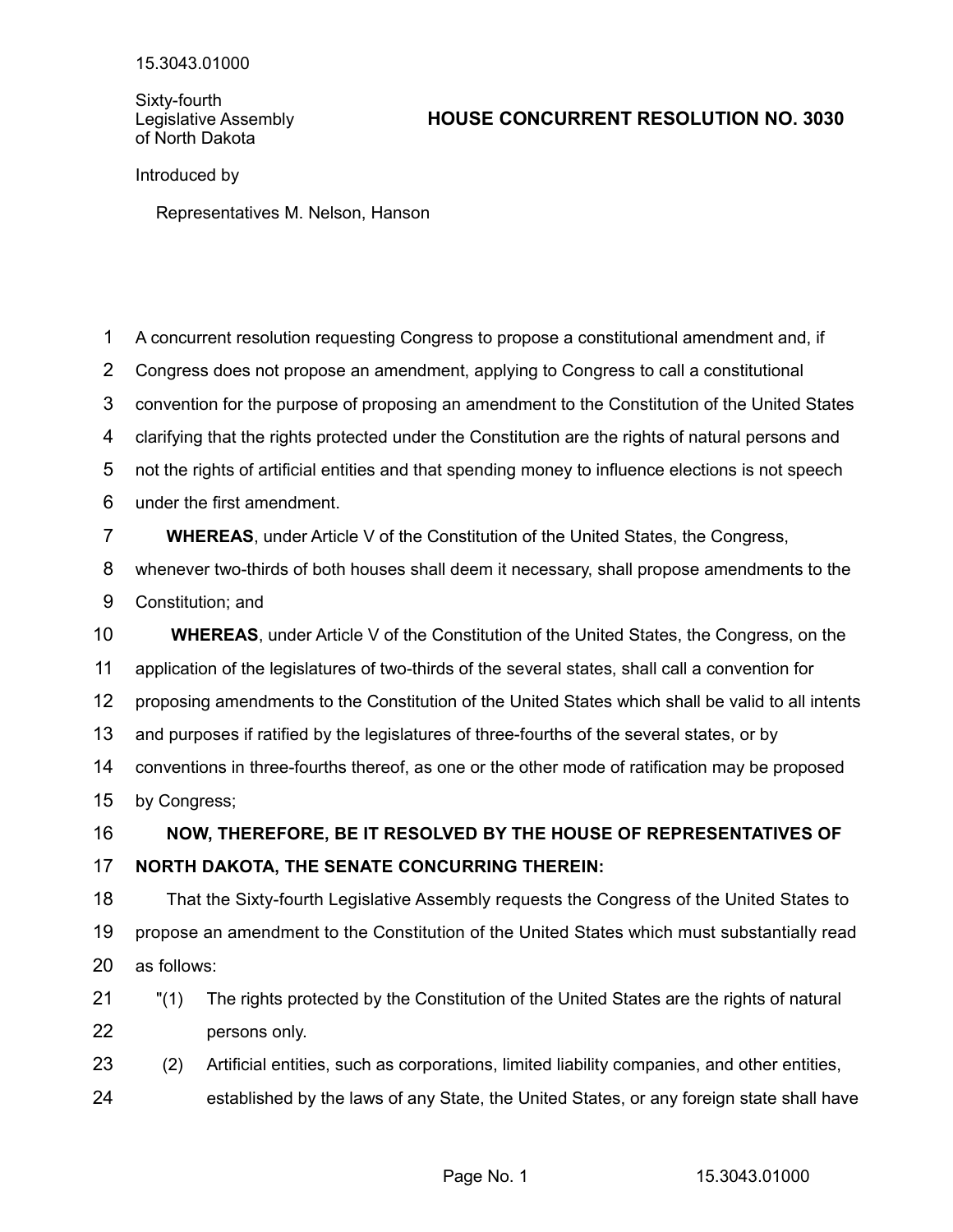Sixty-fourth Legislative Assembly

- no rights under this Constitution and are subject to regulation by the People, through Federal, State, or local law. 1 2
- (3) The privileges of artificial entities shall be determined by the People, through Federal, State, or local law, and shall not be construed to be inherent or inalienable. 3 4
- (4) Federal, State, and local government shall regulate, limit, or prohibit contributions and expenditures, including a candidate's own contributions and expenditures, to ensure that no person gains, as a result of their money, substantially more access or ability to influence in any way the election of any candidate for public office or any ballot measure. 5 6 7 8 9
- (5) Federal, State, and local government shall require that any permissible contributions and expenditures be publicly disclosed. 10 11
- (6) The judiciary shall not construe the spending of money to influence elections to be speech under the  $1<sup>st</sup>$  amendment. 12 13
- (7) Nothing contained in this amendment shall be construed to abridge the freedom of the press."; and 14 15

**BE IT FURTHER RESOLVED**, that if Congress does not propose the amendment language or substantially similar amendment language as contained in this resolution, the Legislative Assembly of North Dakota applies to Congress to call a constitutional convention for the purpose of proposing the amendment language or substantially similar language as contained in this resolution as an amendment to the Constitution of the United States; and 16 17 18 19 20

**BE IT FURTHER RESOLVED**, that the Legislative Assembly and the people of North Dakota demand that if Congress does not propose the amendment language in this resolution and if at least two-thirds of the state legislatures have applied to Congress to call for a constitutional convention to adopt the same or substantially similar constitutional amendment language contained in this resolution, then the Congress must exercise its constitutional duty to call a constitutional convention, and that the constitutional convention must be called within six months from the date that at least two-thirds of state legislatures have made the same or similar application to Congress; and 21 22 23 24 25 26 27 28

**BE IT FURTHER RESOLVED**, that the Legislative Assembly of North Dakota calls on other states to join with the Legislative Assembly of North Dakota in this action by passing the same or similar resolutions; and 29 30 31